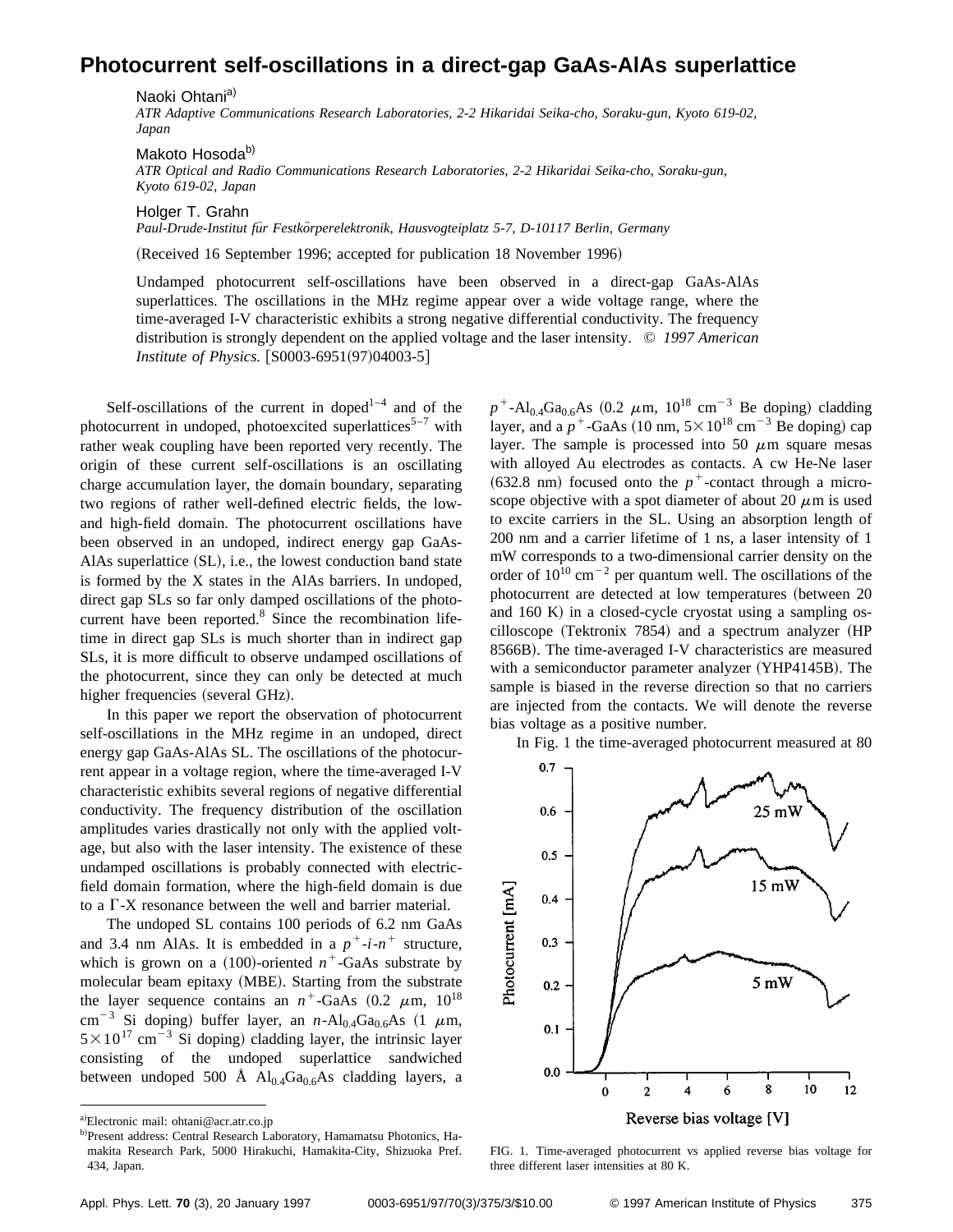



FIG. 2. Power spectra of photocurrent self-oscillations vs applied reverse bias voltage for a laser intensity of  $(a)$  5 and  $(b)$  25 mW at 80 K. Black areas correspond to large amplitudes.

K is plotted as a function of the reverse bias voltage for three different laser intensities. The photocurrent for all three laser intensities clearly exhibits several regions of negative differential conductivity. However, the strongest reduction in current at about 11 V can be observed for almost any laser intensity in this range. The superlattice has a direct energy gap of 1.617 eV, the subband spacing between the first and second conduction in GaAs is 245 meV, while the energy spacing between the first  $\Gamma$ -subband in the GaAs well and the first X-subband in the AlAs barrier is 116 meV. Converting these numbers into voltages leads to resonance voltages of 23 V for  $\Gamma_1 \rightarrow \Gamma_2$  tunneling and 21.7 V for  $\Gamma_1 \rightarrow X_1$  tunneling. Both resonance voltages are much larger than the displayed voltage range in Fig. 1. The origin of the strong reduction in the photocurrent at about 11 V is therefore not known.

In the voltage region of Fig. 1 the photocurrent exhibits undamped self-oscillations, when the laser intensity is larger than 5 mW. Figure 2 shows the frequency spectrum as a function of voltage at 80 K for two laser intensities, 5 mW in (a) and  $25 \text{ mW}$  in (b). While at  $5 \text{ mW}$  the oscillations occur only between 5.5 and 9 V, a laser intensity of 25 mW leads

FIG. 3. Power spectra of photocurrent self-oscillations vs laser power for a reverse bias voltage of  $(a)$  7 and  $(b)$  9 V at 80 K.

to a very different distribution of the oscillatory regime within the displayed voltage range. While for some voltages the oscillations are dominated by a fundamental frequency with some higher harmonics  $[8.6 V$  in Fig. 2(b)], the distribution of frequencies can also be rather broad as for 6.4 V in Fig.  $2(b)$ . There are also voltage windows in Fig.  $2(b)$ , where no oscillations are detected, e.g., between 7.0 and 7.8 V. The frequency distribution therefore depends strongly on the applied voltage.

This behavior becomes even more evident, when the frequency spectrum is plotted versus the laser intensity for a fixed applied voltage. In Fig.  $3(a)$  the frequency spectrum is shown between 5 and 30 mW for an applied voltage of 7 V at a temperature of 80 K. Oscillations are observed between 5 and 10.5 mW, around 15 mW at a much higher frequency, and between 23 and 25 mW. This behavior changes drastically when the voltage is changed to 9 V as shown in Fig.  $3(b)$ . For this voltage oscillations are present over the whole intensity range with a fundamental frequency between 10 and 20 MHz, which decreases with increasing laser intensity. However, the spectral distribution, i.e., the amplitude of the higher harmonics, varies significantly for different laser intensities. There may be chaotic windows in the frequency